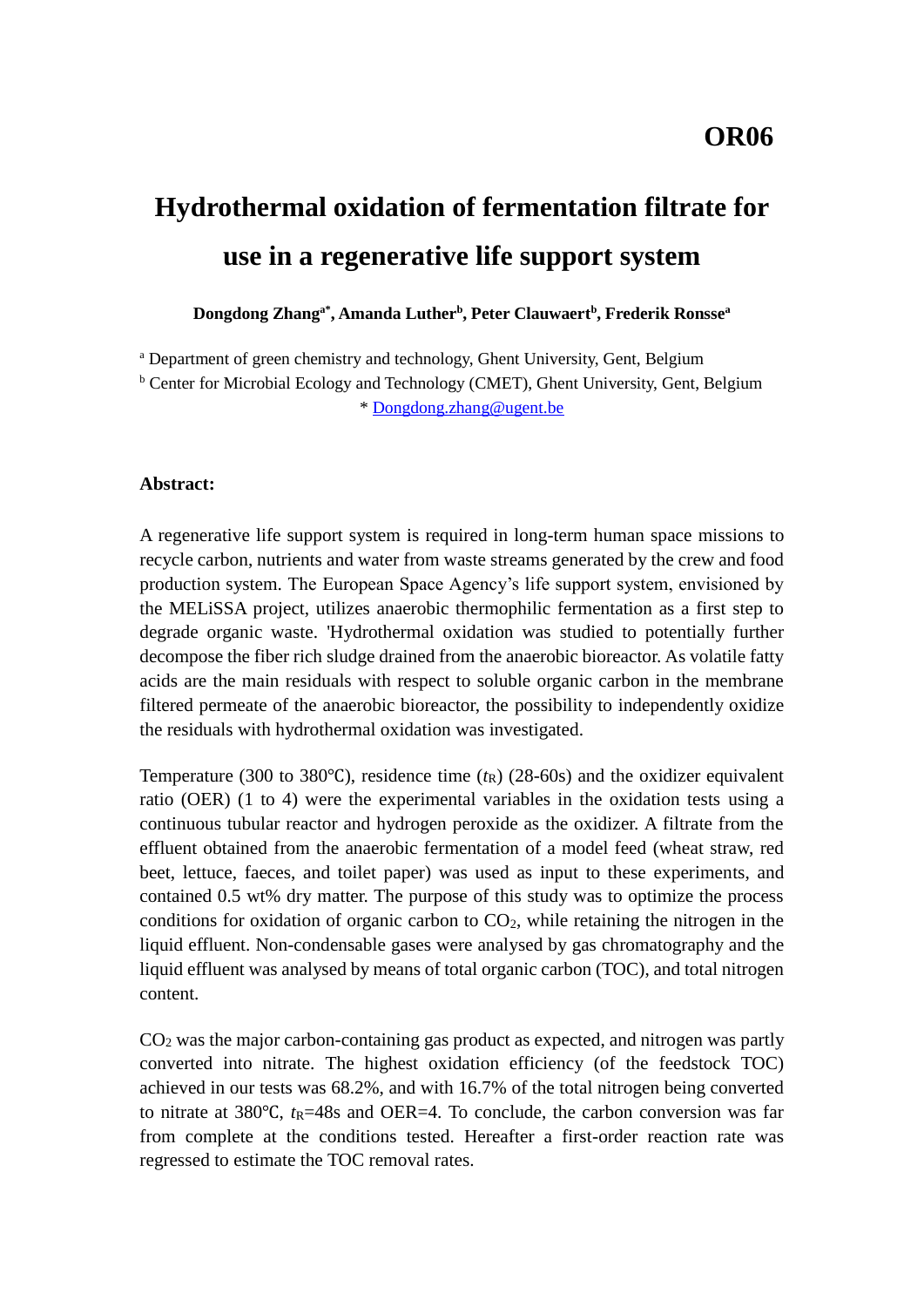Keywords: hydrothermal oxidation, regenerative life support system, carbon recovery, nitrogen recovery,

## **1. Introduction**

Mass recovery is a primary requirement for a closed system. A long term manned space mission is a typically closed system, which requires recycling of carbon, nutrients and water from waste streams generated by the crew and food production system[1]. The European Space Agency's life support system, envisioned by the MELiSSA project, utilizes anaerobic thermophilic fermentation as the first step to degrade MELiSSA waste. However, this process can never fully degrade all organics, which consists of large number of unaffected recalcitrant fibers in sludge and volatile fatty acids (VFAs) dissolved in membrane permeate[2]. It is important to further degrade undecomposed organic waste as well as maintain the environment for microorganism grows in anaerobic fermenter. The fiber rich sludge and VFAs rich filtrate are frequently drained from the anaerobic fermenter for further decomposition. Hydrothermal oxidation is an ideal method to decompose sludge and VFAs at a high efficiency. Nitrogen is simultaneously oxidized during process. The filtrate obtained from anaerobic fermenter contains water soluble organics and micro organic particles, while most unaffected TOC were in form of fibers and other insoluble organics in sludge. VFAs and sludge oxidation are assumed to have different TOC capacities and optimized reaction conditions. Sludge oxidation has been studied in a batch reactor. The filtrate, with less TOC content, is considered to be conducted in a continuous reactor with largely excess oxygen at around critical temperature to maximize carbon recovery. Nitrogen distribution is also studied.

# **2. Materials and methods**

# **2.1. Materials**

Filtrate was obtained from anaerobic fermenter from CMET (Ghent University). The mixture of wheat straw, red beet, lettuce, faeces, and toilet paper (MELiSSA waste)was thermophilically fermented. Filtrates was collected through a 45 μm membrane from anaerobic fermenter. Table 1 illustrates the properties of the filtrate. Hydrogen peroxide was obtained as oxidizer and diluted with distilled water to desired concentration.

| Table 1 Chemical characteristics of undiluted filtrate (wet mass) |  |
|-------------------------------------------------------------------|--|
|-------------------------------------------------------------------|--|

| Parameters                          | Value  |
|-------------------------------------|--------|
| Total organic carbon (TOC) (mg/L)   | 3300   |
| Total inorganic carbon (TIC) (mg/L) | 25     |
| Dry matter $(wt.\%)$                | 0.77   |
| Total nitrogen $(TN)$ (mg/L)        | 246.46 |
| Total nitrate $(mg/L)$              | 0.45   |
| Total organic $N$ (mg/L)            | 101.17 |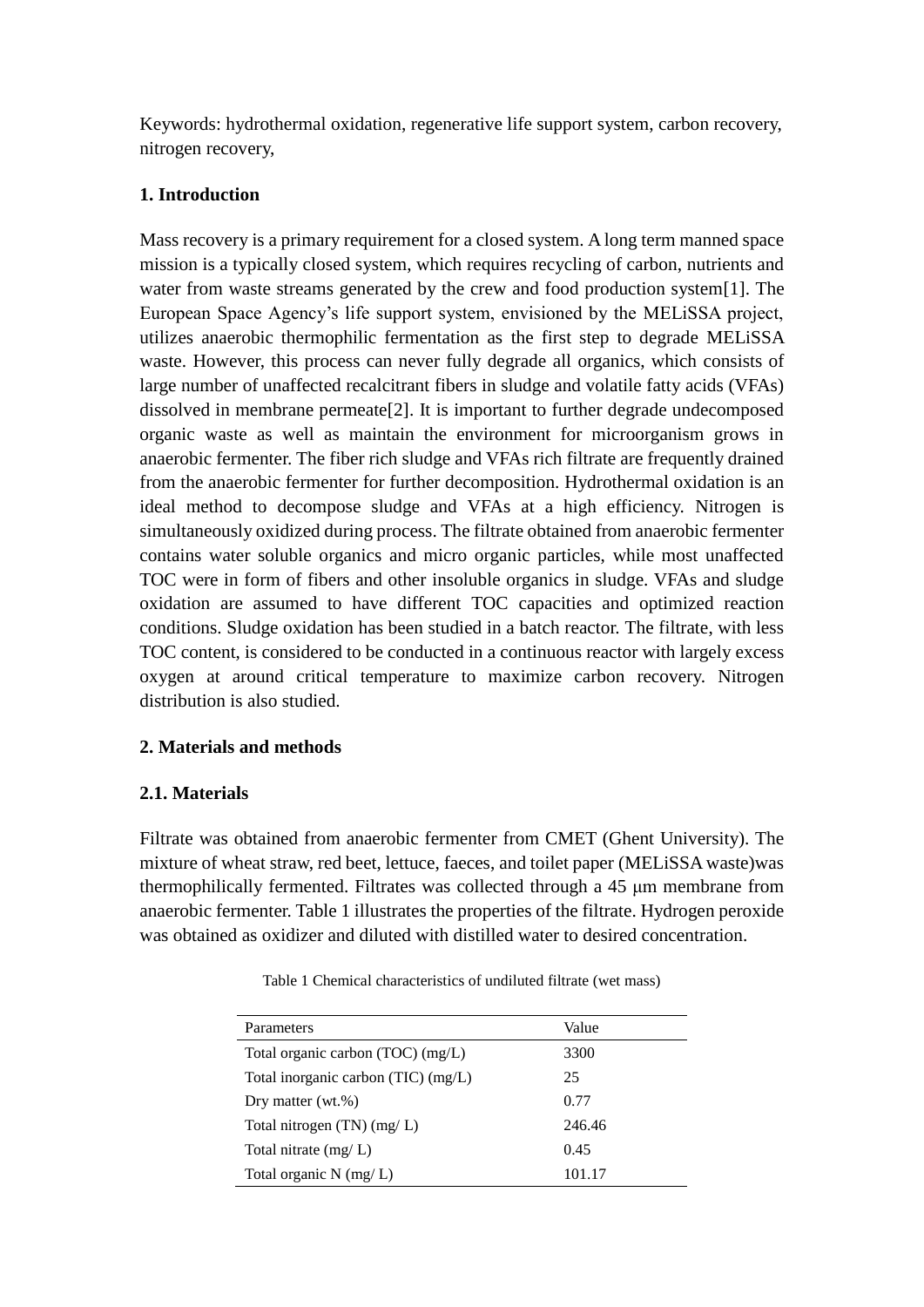#### **2.2. Apparatus and experimental procedure**

All experiments were performed in a coiled tubular reactor system. Feed and oxidizer stream were separately pumped into system by high pressure diaphragm metering pumps and preheated before mixed in a mixing tee. After exiting the reactor, the effluent was cooled by a heater exchanger to below 30℃. Solid was removed by the separator. Following, effluent passed through a filter in case smaller particles. After depressurized by a back-pressure regulator, gas and liquid products were separated and collected. Gas flow was recorded by gas flow meter. An electromagnetic stirrer was used to homogenize filtrates. An assembly unit was applied to get rid of the gas from  $H_2O_2$ stream before accessing the pump. Temperatures ranged from 300 to 380°C. Filtrate concentration in mixture was 0.44wt% at all experiments after mixing filtrate stream with oxidizer stream. Hydrogen peroxide concentration in oxidizer stream was decided by OER.

#### **2.4. Data expression and interpretation**

Carbon recovery (CR) is defined as:

$$
CR = \frac{[C]_{co_2}}{[TOC]_{feed}} \times 100\%
$$

Where  $[C]_{co_2}$  represents the carbon concentration in form of carbon dioxide in gas phase (mg/s),  $[TOC]_{feed}$  represents the TOC concentration from feed (mg/s). TOC removal efficiency (TRE) is defined as:

$$
TRE = \frac{[TOC]_{feed} - [TOC]_{effl}}{[TOC]_{feed}} \times 100\%
$$

Where  $[TOC]_{feed}$  represents the initial TOC concentration in mixture (mg/L).  $[TOC]_{effl}$  represents the residual TOC concentration in the liquid effluent (mg/L). Carbon balance (CB) is defined as:

$$
CB = W_{TOC} + W_{TIC} + W_{CO_2}
$$

Where  $W_i$  represents the mass fraction of carbon in product  $i$  to total carbon from feed.

Hydrogen yield is defined as :

$$
H_2 \text{ yield} = \frac{[H_2]}{[weight]_{filterate}} \times 100\%
$$

Where  $[H_2]_{gas}$  represents the weight of hydrogen gas in gas effluent (mg/s). [weight] $_{filtrate}$  represents the dry weight of filtrate running for experiments (mg/s). Nitrate conversion (NC) is defined as:

$$
NC = \frac{[Nitrate]_{effi}}{[N]_{feed}} \times 100\%
$$

Where  $[Nitrate]$ <sub>effi</sub> represents the concentration of nitrate in the liquid effluent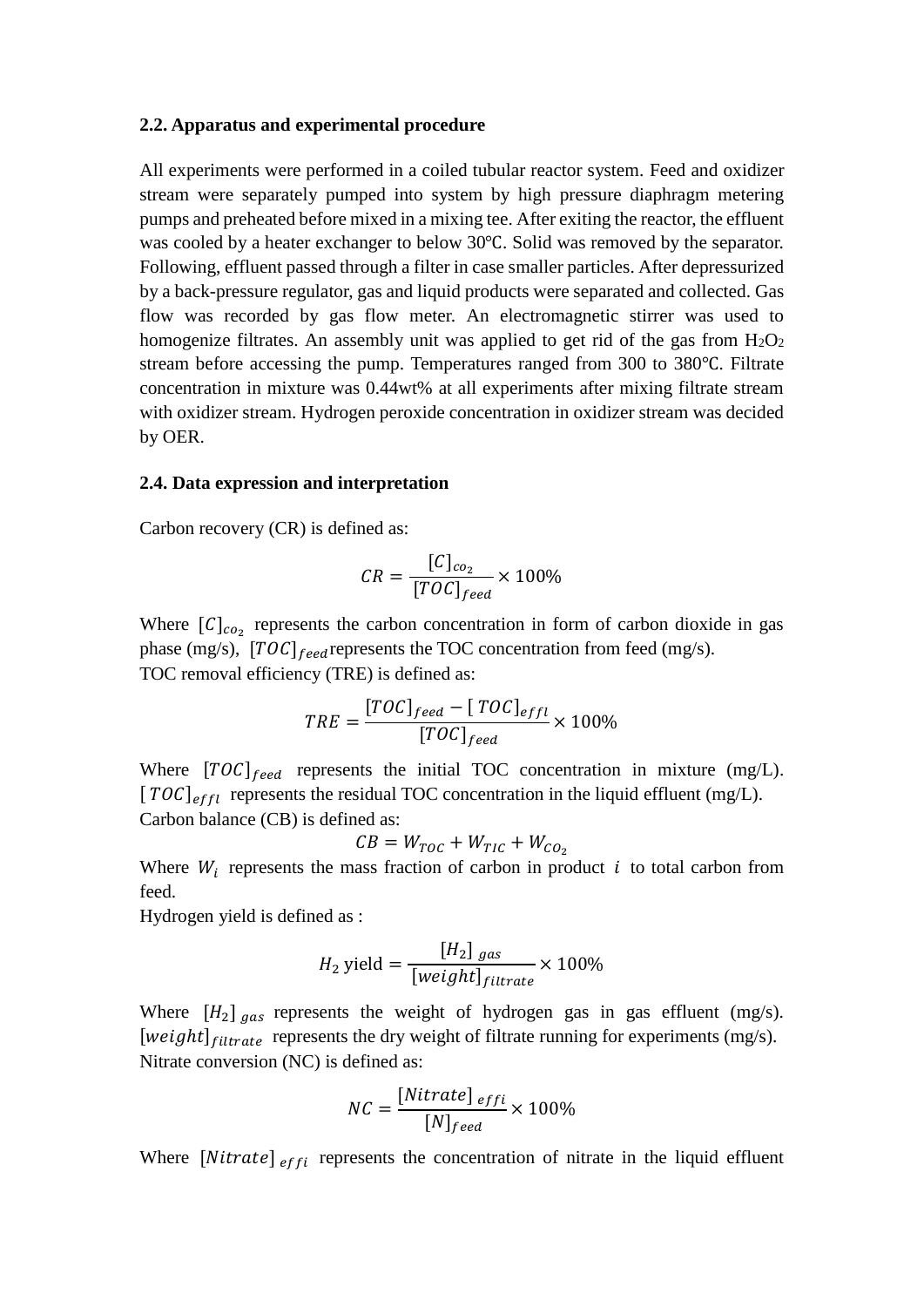$(mg/L)$ . Organic nitrogen decomposition (OND) is defined as:

$$
OND = \frac{[ON]_{effi}}{[ON]_{feed}} \times 100\%
$$

Where  $[ON]$ <sub>effi</sub> represents the concentration of organic nitrogen in the liquid effluent (mg/L).  $[ON]_{feed}$  represents the concentration of organic nitrogen from feed  $(mg/L)$ .

Nitrogen recovery (NR) is defined as:

$$
NR = \frac{\text{Sum}[N]_i}{[N]_{feed}} \times 100\%
$$

Where  $[N]_i$  represents the ammonia, nitrate or nitrite concentration in the liquid effluent (mg/L),  $[N]_{feed}$  represents the total nitrogen in feed mixture (mg/L).

## **3. Results and discussion**

## **3.1 Effect of operation parameters on carbon recovery**

The effect of residence time on hydrothermal oxidation of filtrate is illustrated in [Figure](#page-3-0)  [1.](#page-3-0) Experiments under different temperatures were conducted in diverse residence times to satisfy the setup limits. Filtrate is not fully oxidized as shown in [Figure 1.](#page-3-0) Only up to 46.9% carbon from feed filtrate can be converted into carbon dioxide at given reaction conditions. Carbon recovery can be enhanced by prolonging residence time at all temperatures. The effect of residence time under high temperature is more obvious than low temperature which can be explained by free radical reaction mechanism that higher temperature generates more free radicals to boost reaction [3].



Figure 1 Effect of residence time on CR under 300, 340, 360 and 380℃ at OER=2.

<span id="page-3-0"></span>[Figure 2](#page-4-0) shows the effect of OER on carbon recovery at  $t<sub>R</sub>$  =48s under various temperatures. It can be observed from [Figure 2.](#page-4-0)a that OER has significant impact on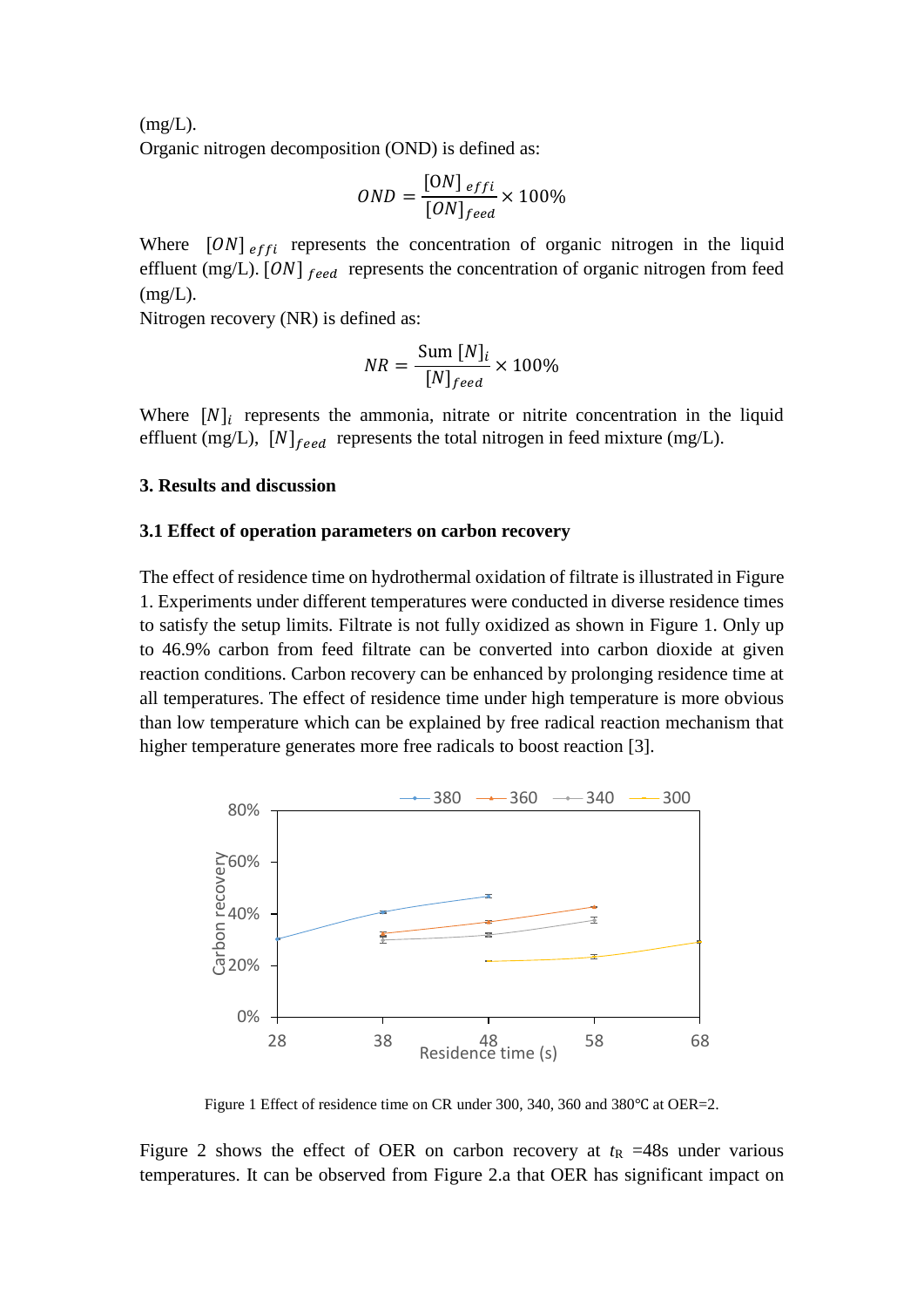carbon recovery. There is a positive correlation between OER and carbon recovery. The influence of OER can be enhanced by applying higher temperature. Comparatively, carbon recovery at 380℃ benefits more than at 300℃ from increasing OER.



Figure 2 Effect of OER on CR under 300, 340, 360 and 380 °C at  $t_R = 48s$ .

## <span id="page-4-0"></span>**3.2 Effect of operation parameters on nitrogen recovery**

Nitrogen in MELiSSA waste was partly converted after anaerobic fermentation. Filtrate contains 58.8wt% nitrogen as ammonium and 41.0% nitrogen as organics. This work was to decompose the 41.0% organic nitrogen by means of oxidation. Nitrogen recovery efficiency of hydrothermal oxidation is evaluated by means of organic nitrogen decomposition. A maximum of 80.1% nitrogen recovery was obtained, resulting in total of 91.8% nitrogen recovery by combining fermentation and oxidation process. Final nitrogen products are nitrate, ammonium, few nitrogen in organics in liquid effluent and ammonia escaped in gas.

[Figure 3.](#page-5-0)a demonstrates the results of organic nitrogen decomposition at OER=2 under different temperatures. The big lead of organic nitrogen decomposition under supercritical phase over subcritical phase indicates the positive effect of temperature. Decomposition of organic nitrogen increases slightly as prolonging residence time. The effect of residence time is not as effective as stated by previous studies[4, 5]. The effect of residence time is enhanced in higher temperature as shown from tests at 380℃ in [Figure 3.](#page-5-0)

The effect of OER on organic nitrogen decomposition is shown in [Figure 3.](#page-5-0)b. Organic nitrogen decomposition increase significantly when increasing OER from 1 to 2.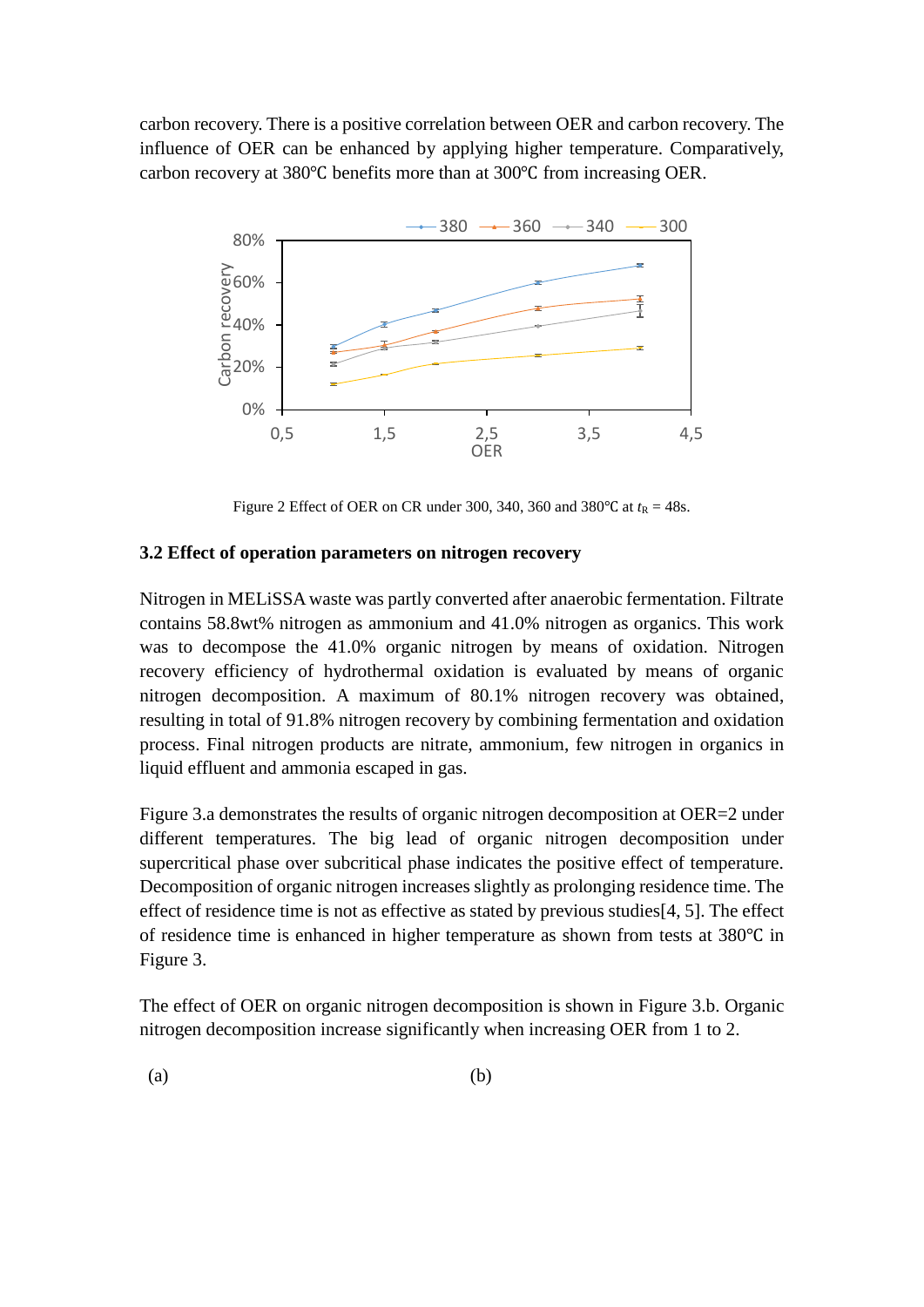

<span id="page-5-0"></span>Figure 3 Effect of (a) residence time at OER=2 and (b) OER at  $t<sub>R</sub> = 48$ s on organic nitrogen decomposition

Nitrogen oxidation occurs simultaneously with nitrogen decomposition. Ammonia is partly oxidized to nitrate. Ammonia could be from filtrate as well as decomposition product of organic nitrogen.  $N_2$  and  $NO_x$  are not found in gas product probably due to low working temperature as studied[6-8]. Nitrite concentration is insignificant. Nitrate can be directly reused by plants and more favorable than ammonia for a regenerative life support system. The conversion from ammonia to nitrate is  $low( $20\%$ )$  and greatly affected by temperature and OER. Nitrate conversion at 380℃ is obviously higher than subcritical phase. It consists with previous reports that conversion from ammonium to nitrate at subcritical phase is restrained and enhanced at supercritical phase[4, 6].

## **4. Conclusion**

Fully recycling of filtrate has not been achieved in given conditions. Carbon recovery and nitrogen recovery are diverse in operational conditions. Carbon dioxide is almost the only gas products from hydrothermal oxidation of filtrate. A maximum of 68.2% carbon recovery is obtained. Higher temperature and OER will increase the carbon conversion to carbon dioxide. Nitrogen is slightly converted into nitrate with most remaining as ammonium. Total nitrogen recovery could reach 91.8%. Both temperature and OER have positive influence on nitrogen recovery and formation of nitrate.

## **Acknowledgements**

This article has been made possible through the authors' involvement in the MELiSSA project, ESA's life support system research program http://www.esa.int/Our\_Activities/Space\_Engineering\_Technology/Melissa. We kindly acknowledge the financial support of the Belgian Science Policy (BELSPO) in this FDU project (ESA contract number 4000113452/15/NL/AT) and the support from the China Scholarship Council (CSC). The kind help in TOC analysis from Group